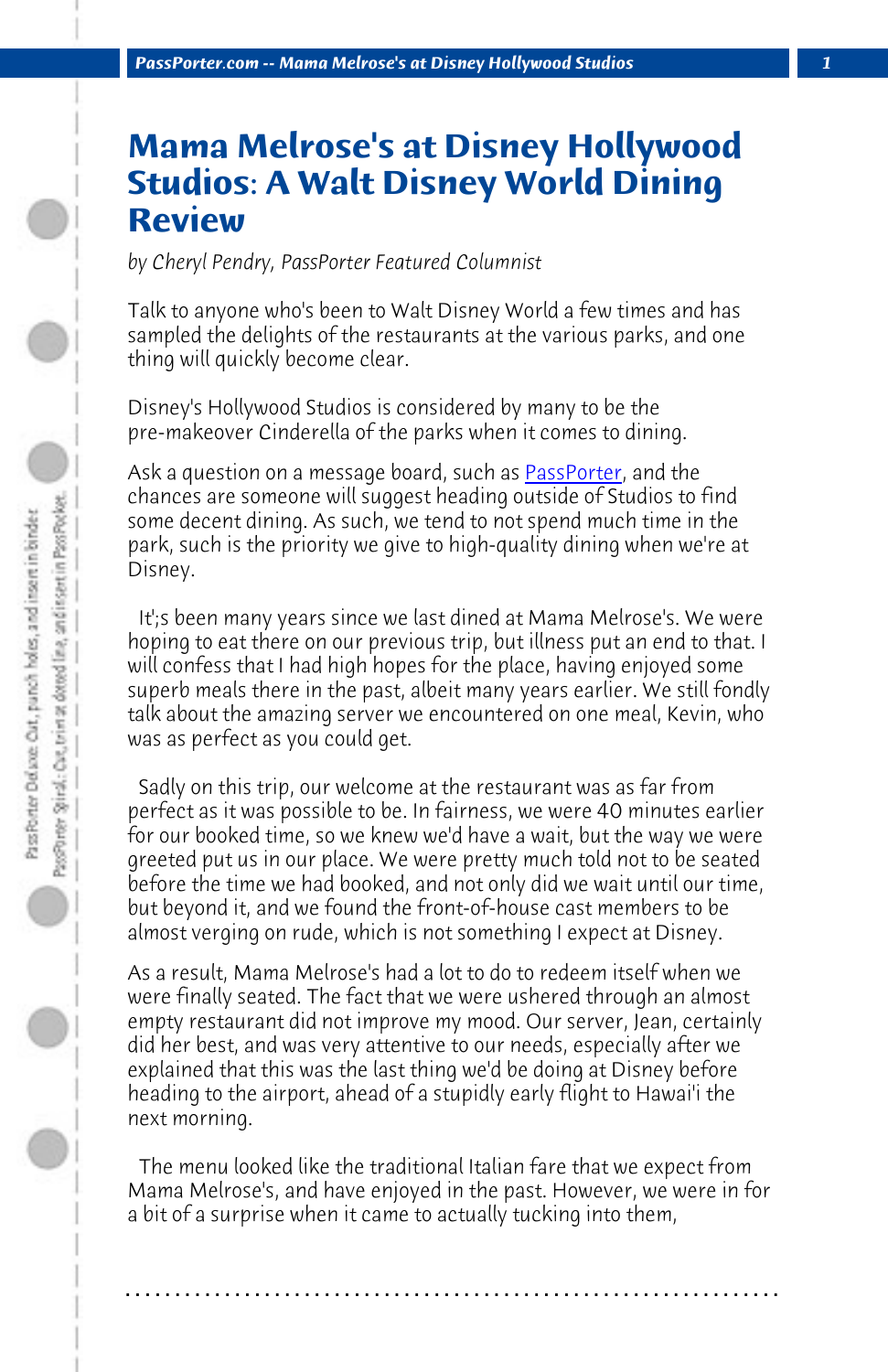particularly the very frequent use of the word "spicy," something we've never experienced in our various visits to Italy.

 For an appetizer, I went for the very traditional fresh mozzarella and vine-ripened tomatoes, with marinated sweet onions, balsamic drizzle, basil-scented olive oil, and sweet basil leaves. I often go for this dish when we're in an Italian restaurant, as it's such a traditional dish that I can use it to judge the quality of the restaurant. Sadly, Mama Melrose's didn't fare well on this, as the balsamic drizzle was more of a drowning, and unfortunately, without that, it could well have been very good.

 My husband had the oak-fired mussels cooked in a spicy tomato broth (see what I mean about the use of the word?), with grilled onions and herb croutons. I tried a small bite of it, and it had a dangerous kick to it, dangerous as you didn't feel the full effects until a few seconds after taking the taste.

 Perhaps the crispy calamari topped with grilled peppers and onions, served with dipping sauce, the vegetarian minestrone soup or the Caesar salad would have been a better bet. The appetizer selection here was actually very salad-heavy, with three on offer; the mozzarella, a mixed green salad, and a Bresaola salad that includes thin-sliced cured beef, fava beans, sweet peppers, olives, arugula, basil lemon, and extra virgin olive oil. As it was a cooler night outside, I would have preferred to see maybe one less salad choice on the menu.

 When it came to the entree, both the fish choices came with the immortal words, "spicy tomato sauce." I had the pesce all'acqua pazza, fish of the day in a spicy tomato sauce with fennel, peppers and tomatoes, served over basil gnocchi pasta. I asked for it without the spicy sauce, and I didn't feel that the dish needed it, as it was packed with flavors without it. My husband opted for the oven-baked chicken alla parmigiana; breaded chicken breast with marinara sauce, topped with melted mozzarella over spaghetti. I heard no complaints from him.

 Had I been in the mood for flatbreads, the menu featured plenty of choices, including wild mushroom, margherita (tomatoes, mozzarella and marinara sauce), carne d'Italia (pepperoni, house-made sausage, pancetta and the old favorite spicy marinara sauce), and grilled chicken. Some of the other options on what was quite an expansive menu included whole-wheat fettucini with sauteed zucchini, squash, olives, spinach and garlic; spaghetti or penne pasta with a choice of meatballs or chicken and either marinara or four cheese sauce; pork osso bucco; charred strip steak with five-cheese baked macaroni; and pollo alla cacciatora, a chicken stew.

**. . . . . . . . . . . . . . . . . . . . . . . . . . . . . . . . . . . . . . . . . . . . . . . . . . . . . . . . . . . . . . . . . .**